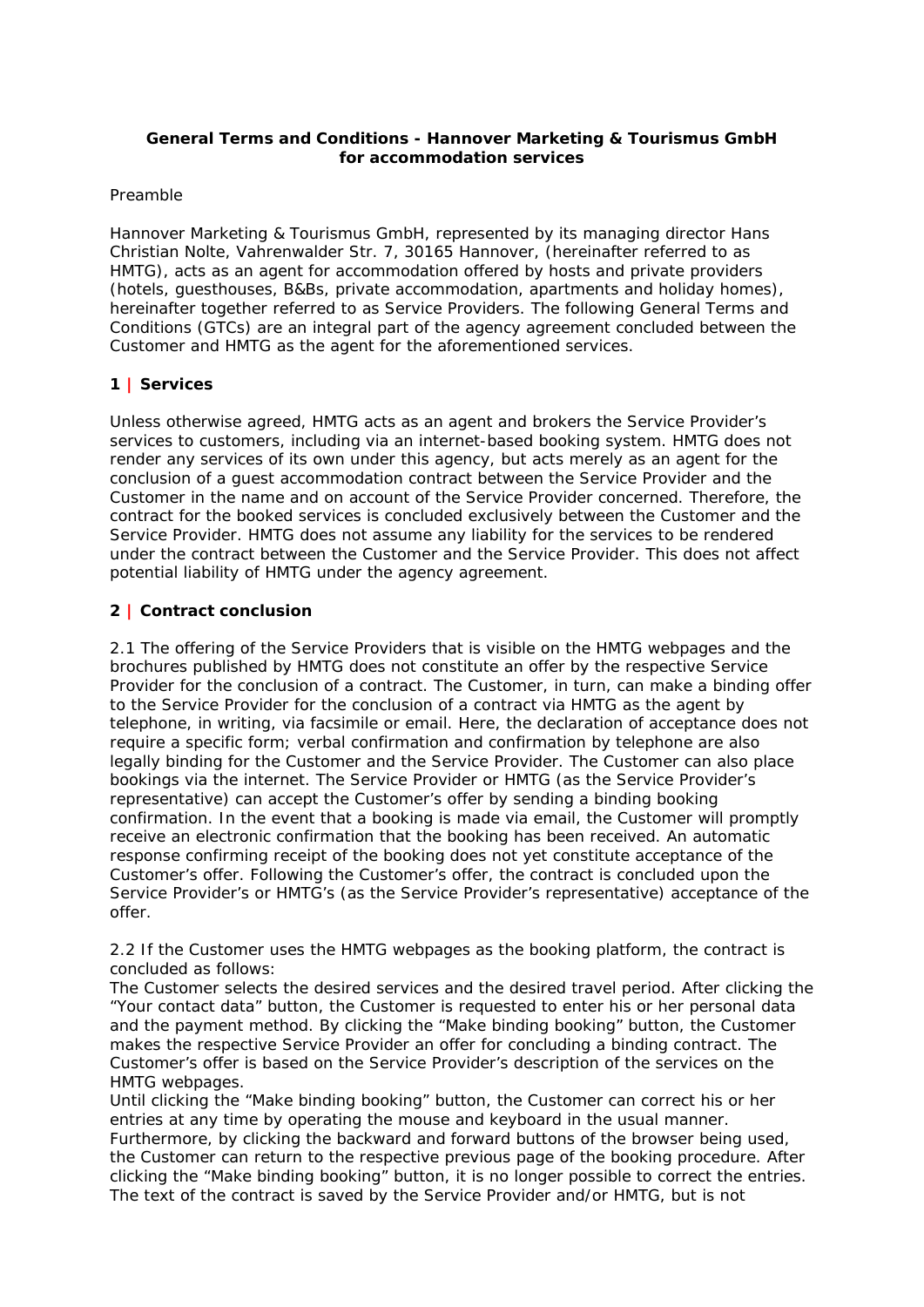accessible by the Customer. HMTG therefore recommends that Customers print the booking information for their own file.

### **Note:**

**If the contract for services provides for a certain date or period, there is, pursuant to Section 312g of the German Civil Code (BGB), no right of withdrawal regarding distance selling contracts for services in the field of accommodation for purposes other than residential purposes, transport of goods, car rental, delivery of food and beverages and for rendering additional services in connection with leisure activities. Due to the aforementioned statutory provision, the Customer therefore has no right of withdrawal with regard to the travel services booked via the HMTG webpages or, if applicable, via telephone, letter, facsimile or email, based on offers in brochures/catalogues of HMTG and the corresponding distance-selling contract.** 

2.3 The services offered by the Service Provider are based exclusively on the information on the HMTG webpages or printed brochures/hotel directories published by HMTG. Any information in other hotel guides or similar directories that were published by neither HMTG nor the respective Service Providers is not binding for the Service Provider and its obligation to perform after arrangement by HMTG, unless these specifications were agreed expressly between the Customer and the Service Provider.

2.4 The contract may be concluded in either German or English.

# **3 | Non-binding reservations/offers**

3.1 Non-binding reservations, which the Customer may cancel without charge, are subject to express agreement with HMTG or the Service Provider.

3.2 Unless such non-binding reservation was agreed expressly, bookings as per item 2 of these General Terms and Conditions lead to a contract that is legally binding for both the Customer and the Service Provider; the Service Provider may therefore claim damages for non-performance in case of no-show or cancellation.

3.3 In the event that the Service Provider and the Customer expressly agree on a nonbinding reservation, the Service Provider is bound to keep the desired accommodation free until the Customer places his or her booking by the agreed date. By this date, the Customer shall inform HMTG or the Service Provider whether he or she desires that the reservation be treated as a booking that is also legally binding for the Customer. If the Customer fails to do so, the reservation is cancelled without HMTG or the Service Provider being obliged to give further notice. If the notification is made in due time, the booking becomes binding irrespective of any booking confirmation yet to be made by the Service Provider or HMTG.

3.4 In the event that the Service Provider or HMTG makes a special offer at the Customer's request, then this special offer shall, notwithstanding the above provisions, constitute a binding offer to conclude a contract by the Service Provider to the Customer. In these cases, the contract comes into force without requiring another confirmation by the Service Provider or HMTG if the Customer accepts this offer without limitations, changes or amendments by either express declaration, down payment, final payment or by using the accommodation within a period that is specified in the offer.

### **4 | Prices and services**

4.1 The stated prices are consumer prices including statutory value added tax for the Federal Republic of Germany and all incidental costs, unless otherwise stated with regard to incidental costs. Fees for services that are charged on the basis of consumption (e.g.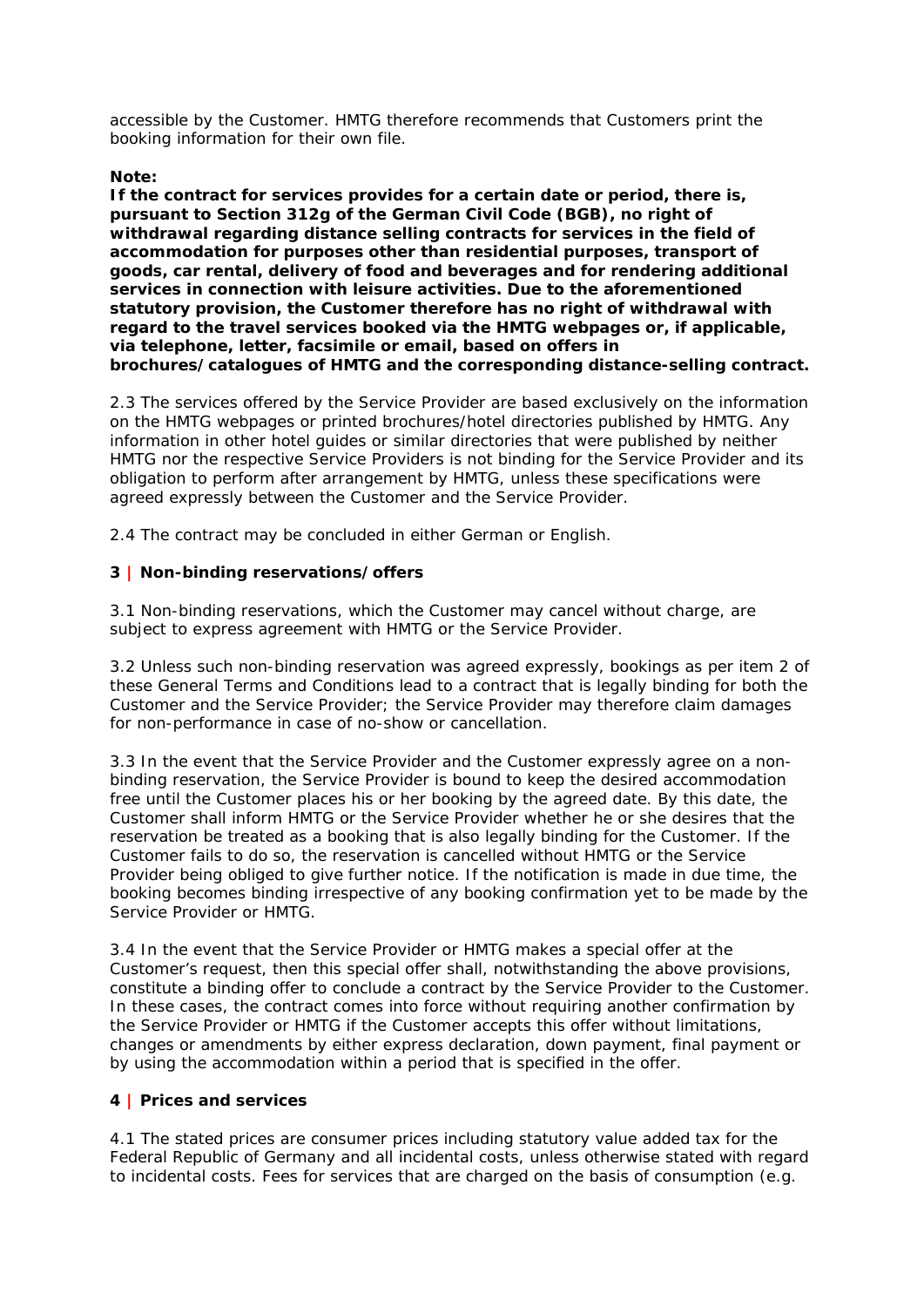electricity, gas, water) may be stated and charged separately as well as optional or additional services.

4.2 The services owed by the Service Provider are based exclusively on the information on the booking confirmation in combination with the valid offer on the internet or in the brochure or the service description as well as on any additional agreements that may have been expressly made with the Customer. We recommend that Customers make individual and additional agreements in writing.

4.3 The agreed prices include any taxes and local charges as applicable at the time the contract is concluded. They do not include local charges that are owed by the guest him or herself pursuant to municipal law, such as visitor's tax charged by health resorts.

4.4 In the event that the statutory VAT rate is changed or local charges are introduced, changed or cancelled regarding the subject matter of the contract after conclusion of the contract, the prices will be adjusted accordingly.

# **5 | Payment**

5.1 The due dates of the down payment and the final payment are based on the agreement made with the Customer and are stated in the booking confirmation. If no specific agreements were made, the entire price of the travel package including charges for incidental costs and additional services is due for payment upon arrival and shall be paid to the Service Provider. The Service Provider shall be entitled to demand a down payment amounting to 20% of the entire price after contract conclusion.

5.2 In case of stays exceeding one week, the Service Provider may, after expiry of this one week, invoice the compensation for the past days and additional services (e.g. food and beverages not included in the price of the accommodation, minibar consumption) and declare this due for payment.

5.3 If, despite a reminder by the Service Provider with a grace period, the Customer fails to make an agreed down payment or fails to make it completely, the Service Provider is entitled to rescind the contract and to charge the cancellation fee stated in item 6 of these Terms and Conditions, provided the Service Provider is able and willing to perform the contractual services and provided the Customer has no statutory or contractual right of retention.

5.4 The Customer agrees that immediate payment per bank transfer (where possible) or credit card may be required for certain (non-refundable) prices or offers upon reservation and that prior authorisation or credit card debit may be performed in such cases (in some cases without a refund being possible). To the extent that the Customer's credit card information is required for bookings made via HMTG, these are authorised and transferred to the Service Provider for the purpose of processing the booking and the contract (payment/guarantee).

### **The following items 5.5 to 5.7 shall additionally apply to bookings for private accommodation and apartments:**

5.5 Private Service Providers are entitled to request a deposit of up to EUR 30.00 for each set of keys provided (house keys/keys to the apartment or room).

5.6 In case of bookings for private accommodation, the Service Provider shall issue a receipt/invoice upon request. In these cases, however, VAT may not be stated on the invoice.

5.7 Unless otherwise agreed expressly with the Service Provider in writing, accommodation shall be paid directly to the Service Provider on arrival the latest.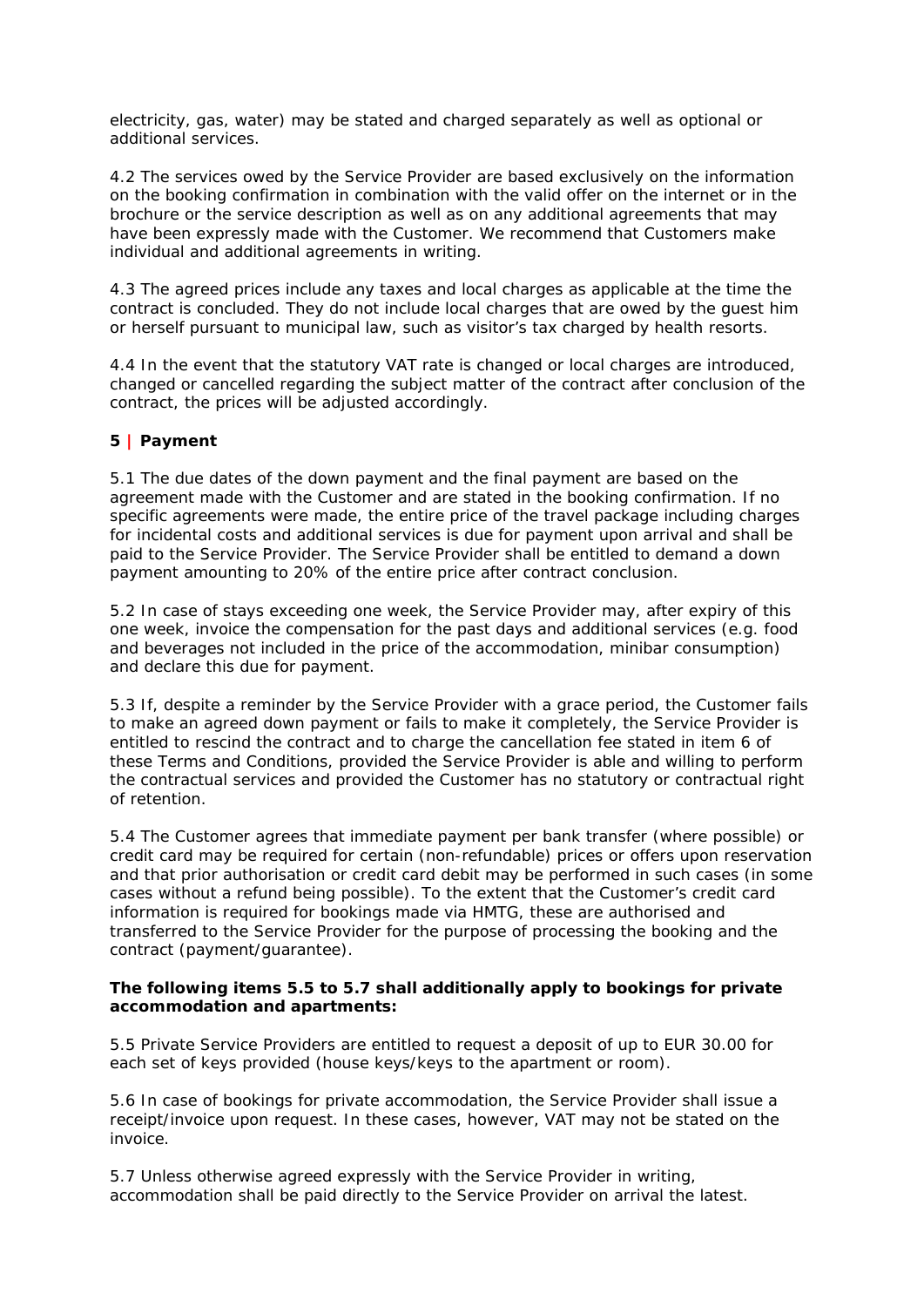## **6 | Cancellation and no-show**

6.1 In case of cancellation or no-show, the Service Provider's general terms and conditions shall be applicable. In case of private rentals, the following item 6.6 et seqq. shall be additionally applicable.

6.2 Within the scope of its usual operations, the Service Provider shall seek to find alternative occupation for the accommodation without being obliged to make specific efforts in this respect and considering the special nature of the booked accommodation (e.g. non-smoking room, family room).

6.3 Alternative occupation of the accommodation and, if this is not possible, saved expenses shall be offset against the Service Provider's charges.

6.4 The Customer has the express right to provide evidence to the Service Provider that the latter's saved expenses were considerably higher than the aforementioned offset or that alternative use of the accommodation or other services has occurred. In the event that such evidence is provided, the Customer is only obliged to pay the respective lower amount.

6.5 Cancellation notices shall be addressed directly to the Service Provider and should be made in writing in the guest's own interest. HMTG shall not be liable for delayed or incorrectly addressed cancellations.

#### **The following items 6.6 to 6.8 shall additionally apply to bookings for private accommodation and apartments:**

6.6 In the event of (full or partial) cancellations less than 30 days before arrival, HMTG as the agent will charge a one-time handling fee in the amount of EUR 15.00 (gross) per booking; in case of no-show, the handling fee increases to EUR 25.00 (gross) per booking. In any case, the Service Provider's claim as per item 6.7 remains unaffected by HMTG charging handling fees.

6.7 In case of full or partial cancellation, the Service Provider has the right to invoice the Customer with up to 80% of the original total price as a cancellation fee for any booked stays for which there was no alternative occupation if the cancellation is made less than 30 days before arrival and in case of no-show.

6.8 Furthermore, the booking conditions which are specified during the reservation apply. These deviate from the standardized booking conditions, especially during trade fair times.

6.9 By booking, the Customer accepts these provisions regarding cancellation and noshow.

# **7 | Arrival/departure**

7.1 The provisions of the respective Service Provider shall apply to arrivals and departures. If such provisions are not obvious for the guest before booking, HMTG shall provide the guest with the correct times upon request.

### **The following items 7.2 and 7.3 shall additionally apply to bookings for private accommodation and apartments:**

7.2 Booked rooms shall be available for the Customer until midnight of the confirmed arrival date, whereby 6 p.m. is deemed to have been agreed as the earliest arrival time, unless expressly otherwise agreed between the guest and the Service Provider. The rooms shall be vacated by 10 a.m. on the departure date.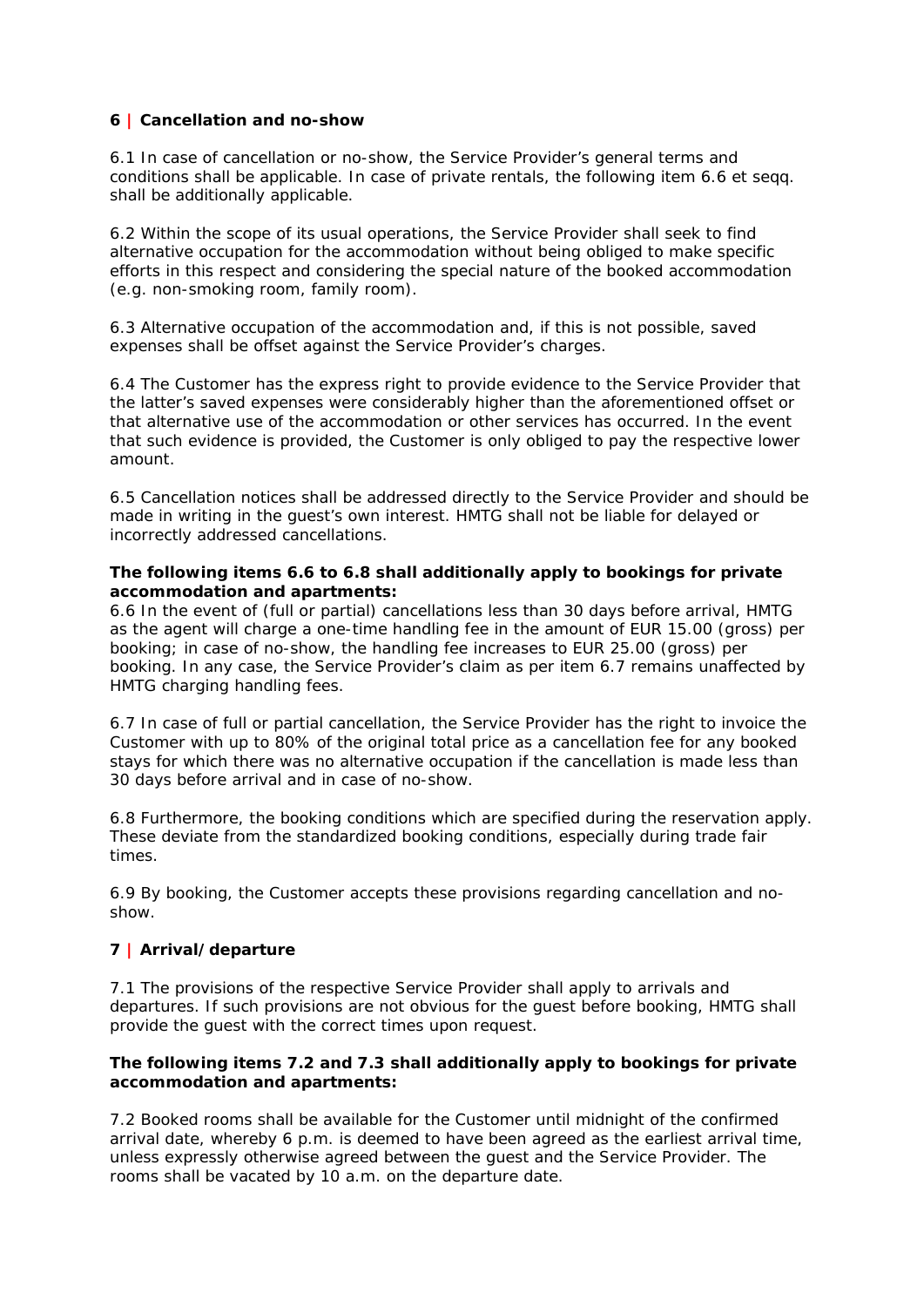7.3 HMTG shall inform the Service Provider in writing of any bookings placed or, in case of bookings at very short notice, via telephone. In any case, the guest shall be obliged irrespective thereof to contact the Service Provider in good time before arriving and, in particular, to agree on the arrival times. This applies especially if it is foreseeable that the Customer will arrive later than 8 p.m. on the agreed arrival date.

## **8 | Obligations of the Customer/notification of defects**

8.1 The Customer is obliged to notify the Service Provider and request remedy of any defects or default without undue delay. If no remedy is provided upon complaint, the Customer shall notify HMTG who will then seek to remedy the defect or default. It does not suffice to notify only HMTG of any defects. If the Customer culpably fails to give notification of the defect, the Customer's claims might be forfeited in full or in part.

8.2 The Customer may only terminate the contract in case of material defects or default. When notifying of the defect, the Customer shall initially set a reasonable deadline for the Service Provider to remedy the defect, unless remedy is impossible, refused by the Service Provider or unless immediate termination is justified by a specific interest on the part of the Customer that is recognisable for the Service Provider or if it is unreasonable in objective terms to expect the guest to continue the stay for such reasons.

# **9 | Liability**

9.1 The Service Provider's contractual liability for any damage that is not bodily harm is limited to three times the price of the stay, unless any damage incurred by the Customer was caused by intent or gross negligence on the part of the Service Provider and unless the Service Provider is not only responsible for any damage incurred by a Customer due to the fault of a vicarious agent.

9.2 Innkeeper's liability for the property brought by guests to the premises (Gastwirtshaftung) on the part of the Service Provider pursuant to Sections 701 et seqq. of the German Civil Code (BGB) shall remain unaffected by the above provision in item

9.3 The Service Provider shall not be liable for impaired performance in connection with services that are merely arranged as third party services during the Customer's stay or while the guest who is the subject matter of the agency agreement concluded with the Customer is at the Service Provider's premises and the third party nature of the services is obvious to the Customer/guest (e.g. sports events, theatre visits, exhibitions etc). The same applies to third party services that are arranged together with the booking of the accommodation, provided they are expressly marked as third party services in the description or booking confirmation.

### **The following item 9.4 shall additionally apply to bookings for private accommodation and apartments:**

9.4 In principle, the Customer shall be liable for any damage that the Customer or the guest who is the subject matter of the agency agreement that was concluded with the Customer causes with regard to the Service Provider's property; this includes without limitation damage that is caused by the use of an internet connection that might have been provided. The Customer is likewise obliged to compensate the Service Provider for damage caused by the loss of keys provided to the Customer.

### **10 | Statute of limitations**

10.1 The period of limitation for the Customer's contractual claims against the Service Provider or HMTG due to injuries to life, limb or health including contractual claims for damages for pain and suffering that are based on negligent breach of duty of the Service Provider or HMTG or intentional or negligent breach of duty of their legal representatives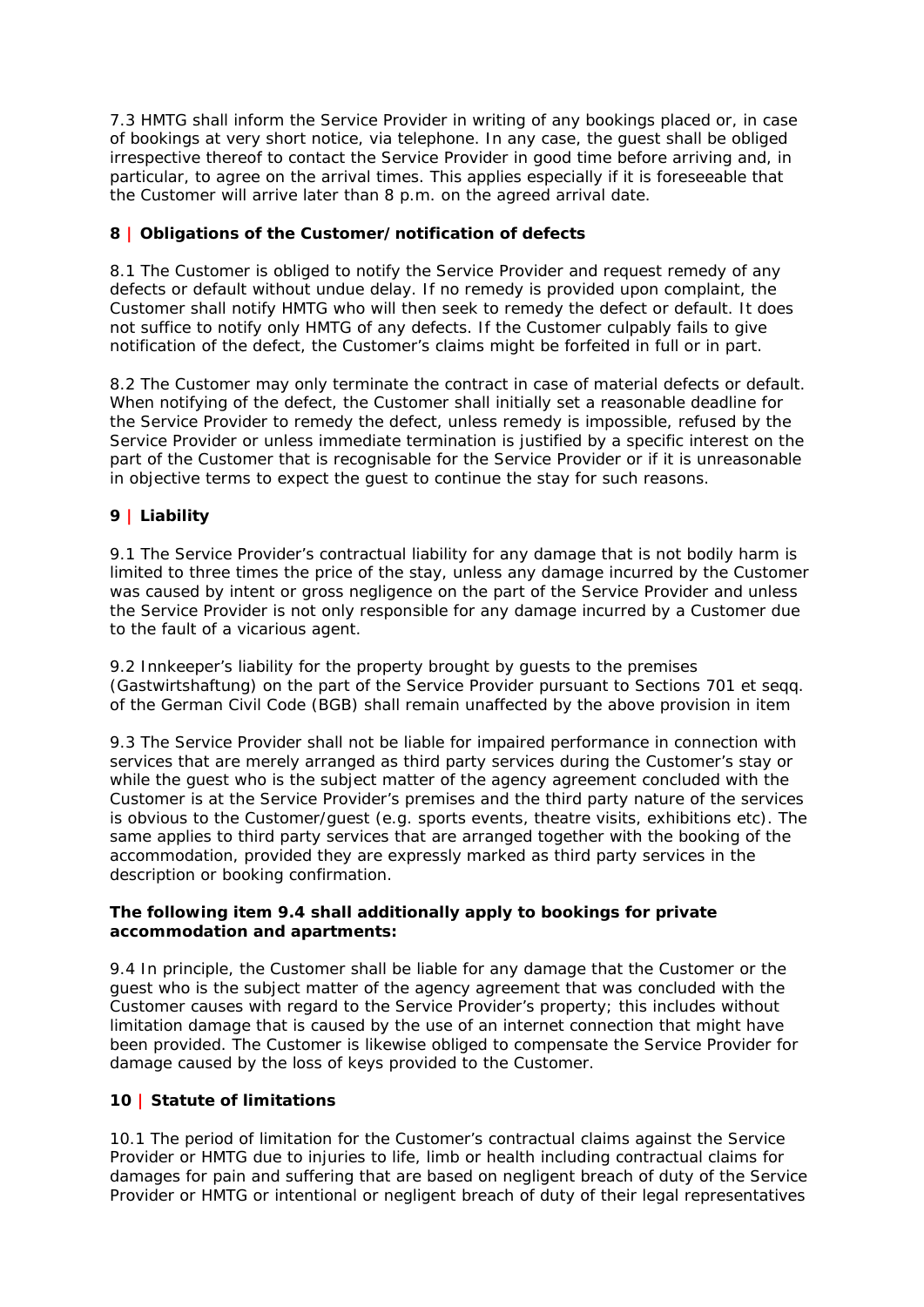or vicarious agents is three years. This also applies to claims for compensation of other damages that are based on grossly negligent breach of duty by the Service Provider or HMTG or intentional or grossly negligent breach of duty by their legal representatives or vicarious agents.

10.2 All other contractual claims have a period of limitation of one year.

10.3 The period of limitation as per the above provisions commences at the end of the year in which the claim came into existence and in which the Customer obtained or should have obtained knowledge (without being grossly negligent) of the circumstances justifying the claim and that such claim is owed by the Service Provider/HMTG.

10.4 If there are negotiations under way between the Customer and the Service Provider/HMTG regarding asserted claims or the circumstances giving rise to such claims, limitation is suspended until the Customer or the Service Provider/HMTG refuses to continue negotiations. The aforementioned one-year period of limitation commences no earlier than three months after the end of such suspension.

### **11 | Choice of law and place of jurisdiction**

11.1 The contractual relationship between the Customer and the Service Provider/HMTG is exclusively subject to German law. The same applies to the remaining legal relationship.

11.2 The Customer may bring suit against the Service Provider or HMTG at its respective registered office.

11.3 The Customer's place of residence is decisive if the Service Provider or HMTG brings suit against the Customer. The registered office of the Service Provider shall be the place of jurisdiction for suits against Customers, who are merchants (as defined in the German Commercial Code - HGB), legal entities under public or private law, or persons, who have their place of residence, place of business or usual place of abode outside of Germany or whose place of residence, place of business or usual place of abode is not known at the time the suit is filed.

11.4 The above provisions do not apply if and to the extent that mandatory provisions under EU law or other international provisions are applicable that cannot be excluded in the contract.

### **12 | Data Protection Policy**

12.1 HMTG collects Customer or guest data for processing the contract. In doing so, HMTG observes, in particular, the German Federal Data Protection Act (BDSG) and the German Telemedia Act (TMG).

12.2 HMTG stores the following data every time the website is accessed: name of the accessed website, file, date/time, transferred data amount, notification regarding successful access, browser type/version, operating system, previously visited sites and IP address. HMTG uses the aforementioned data for statistical purposes in connection with its offering.

12.3 Any data transmitted by Customers is stored for the purpose of processing enquiries or, where the booking of tourist services is concerned, to implement the contract, and such data is transmitted to the Service Provider for the purpose of processing the booking and the contract (e.g. payment, guarantee, contact data) and stored by the Service Provider for such purposes.

12.4 The IP address is stored if the Customer makes comments or other entries on the website. This has the purpose of facilitating the identification of any person responsible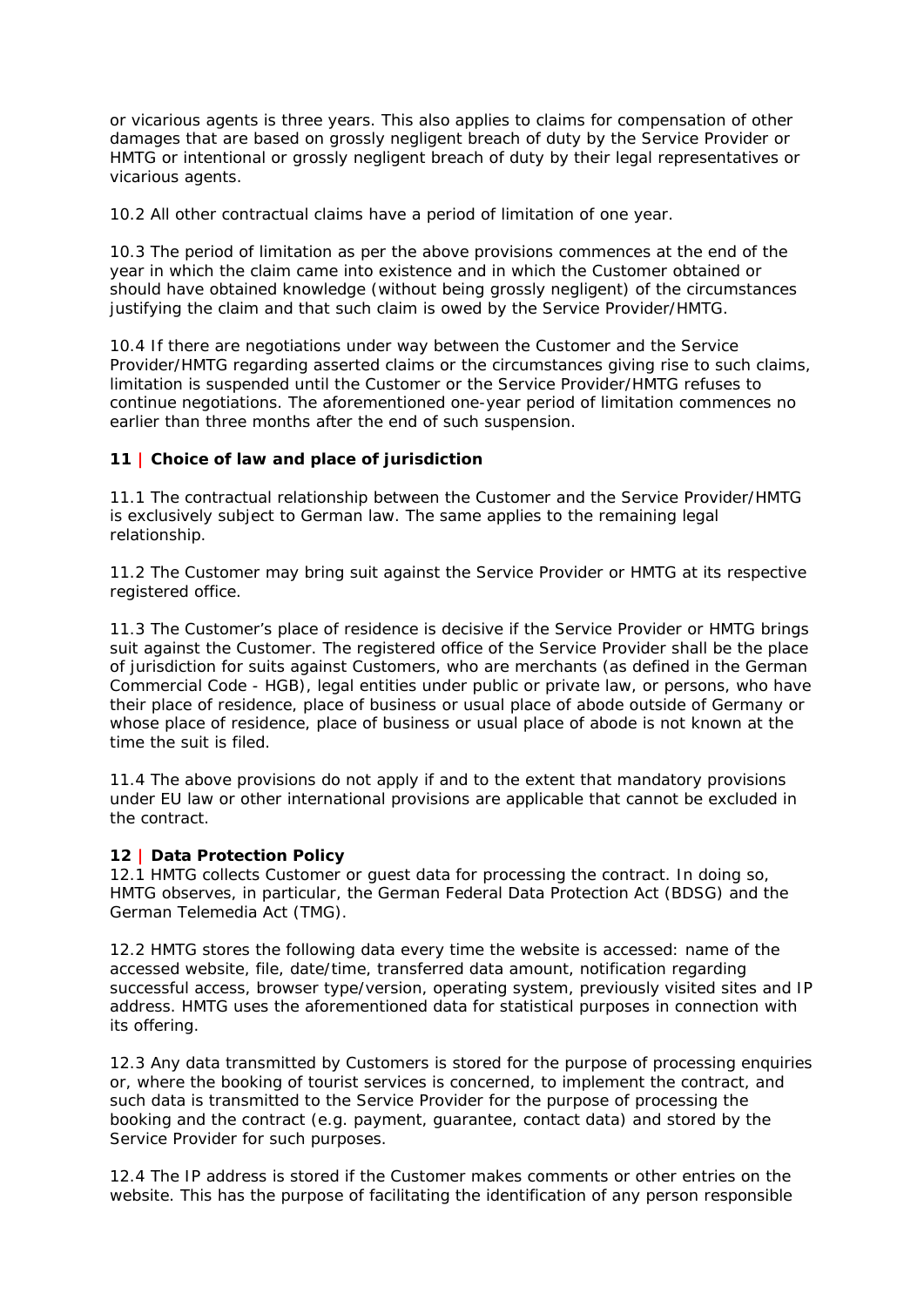for illegal comments and/or entries on the website enabling third parties who are harmed by such illegal comments and/or entries to act. HMTG reserves the right to delete comments that are not to the point or unjustified, offending or discriminating or to make such comments invisible.

12.5 Any personal data provided by the Customer to HMTG will be used to reply to enquiries or process contracts and such data will only be forwarded or otherwise transmitted to third parties if this is required for the purpose of implementing the contract. HMTG would further like to notify the Customer of current offers in the future, unless it is discernible for HMTG that the Customer does not wish to receive such information. If the Customer does not wish to receive information, he or she may inform HMTG of such wish.

12.6 Online transmission of Customer data is effected via SSL encryption to ensure that Customer data cannot be accessed by unauthorised third parties during transmission.

12.7 HMTG is entitled to contact the Customer at any time on the basis of reports by the Service Provider to verify the correctness of the information.

12.8 If the Customer granted his or her consent to the storage of his or her personal data, the Customer has the right to revoke such consent at any time with prospective effect.The stored personal data is deleted when the Customer revokes his or her consent to such storage, if the data is no longer needed to fulfil the purpose for which it was stored or if the storage is inadmissible for any other legal reason. Data needed for invoicing and accounting is not affected by such a request to delete data.

12.9 HMTG shall inform the Customer and/or guest of any personal data stored upon such Customer's/guest's request. The request shall be addressed to: Hannover Marketing und Tourismus GmbH, Vahrenwalder Str. 7, 30165 Hannover

# **13 | Warranty**

13.1 HMTG only acts as an agent for third party services and is not responsible for the proper fulfilment of the arranged third party services; it is only responsible for the proper arrangement of the aforementioned third party services. HMTG shall not be liable for non-performance or faulty performance of the arranged contract.

13.2 The mediation of accommodation services is a service of HMTG. The aforementioned service is offered regardless of temporal or causal connection with events  $*$  of any kind and establishes its own legal transaction.

13.3 The liability of HMTG is limited to cases of intent and gross negligence. Liability for ordinary negligence is excluded. The above exemption of liability does not apply to injuries to life, limb or health; to guarantees granted; or breach of duties, the fulfilment of which is essential for the implementation of the agency agreement; to duties, the breach of which jeopardises the purpose of the contract; and duties, on the fulfilment of which the Customer may regularly rely. In the latter case, however, HMTG shall not be liable for any damage not foreseeable and not typical of this type of contract.

13.4 Claims for non-contractual performance of the services shall be directed without undue delay and exclusively to the Service Provider concerned. In the event that the information stated on the booking confirmation or the admission ticket does not suffice to identify the Service Provider, the required information can be obtained from HMTG.

\* e.g. Conferences, congresses, trade fairs, trainings, performances, concerts, festivals, cultural or private events.